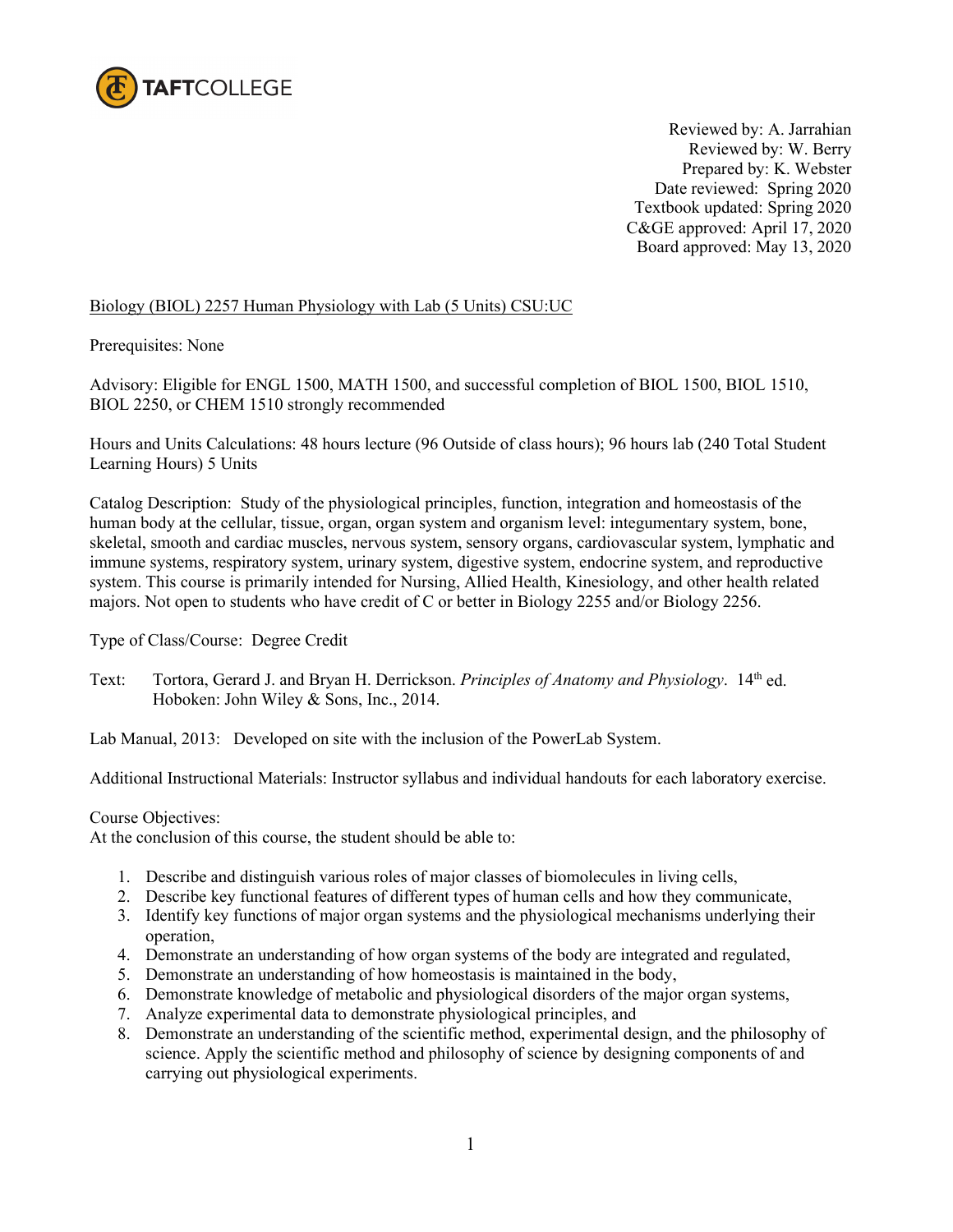

Course Scope and Content: Lecture

| Unit I   | Introduction to Physiology<br>Review of elementary tissues: epithelium, connective tissue, muscular, nervous.<br>А.<br><b>B.</b><br>Homeostasis of the bone, body temperatures (thermoregulation), body fluids, etc<br>$C$ .<br>Review of human body systems.<br>D.<br>Feedback Systems- Positive and Negative feedback loops |  |  |
|----------|-------------------------------------------------------------------------------------------------------------------------------------------------------------------------------------------------------------------------------------------------------------------------------------------------------------------------------|--|--|
|          | Ε.<br>Metabolic processes of the body                                                                                                                                                                                                                                                                                         |  |  |
| Unit II  | Cell Structure and Function                                                                                                                                                                                                                                                                                                   |  |  |
|          | Cell Size and Shape<br>А.<br>Movement of materials across cell membranes<br><b>B.</b>                                                                                                                                                                                                                                         |  |  |
|          | $C$ .<br>Active cell processes                                                                                                                                                                                                                                                                                                |  |  |
|          | D.<br>Cell structures                                                                                                                                                                                                                                                                                                         |  |  |
|          | E.<br>Organization of cells                                                                                                                                                                                                                                                                                                   |  |  |
|          | F.<br>Reproduction of cells: normal and abnormal                                                                                                                                                                                                                                                                              |  |  |
|          |                                                                                                                                                                                                                                                                                                                               |  |  |
| Unit III | Chemical Organization of the Cell & Chemistry of Life                                                                                                                                                                                                                                                                         |  |  |
|          | Basic atomic structure<br>А.                                                                                                                                                                                                                                                                                                  |  |  |
|          | <b>B.</b><br>Chemical bonds used in living cells                                                                                                                                                                                                                                                                              |  |  |
|          | C.<br>Chemical elements used in cells                                                                                                                                                                                                                                                                                         |  |  |
|          | D.<br>Water characteristics important to cellular function                                                                                                                                                                                                                                                                    |  |  |
|          | Ε.<br>Electrolyte functions in cells                                                                                                                                                                                                                                                                                          |  |  |
|          | F.<br>Structure and function of major macromolecules in cells: carbohydrates, lipids,<br>proteins, and nucleic acids                                                                                                                                                                                                          |  |  |
|          | Control of cellular processes by nucleic acids<br>G.                                                                                                                                                                                                                                                                          |  |  |
|          | Uses of recombinant deoxyribonucleic acid (DNA) in human physiology<br>Η.                                                                                                                                                                                                                                                     |  |  |
| Unit IV  | Muscular System                                                                                                                                                                                                                                                                                                               |  |  |
|          | Structure and function of muscle<br>А.                                                                                                                                                                                                                                                                                        |  |  |
|          | Β.<br>Types of muscle tissue                                                                                                                                                                                                                                                                                                  |  |  |
|          | $C_{\cdot}$<br>Microscopic functional anatomy of skeletal muscle during relaxation and contraction                                                                                                                                                                                                                            |  |  |
|          | D.<br>Excitation of skeletal muscle, membrane potentials, and action potentials.                                                                                                                                                                                                                                              |  |  |
|          | Ε.<br>Muscular disorders                                                                                                                                                                                                                                                                                                      |  |  |
|          | F.<br>Sliding filament theory of muscle contraction                                                                                                                                                                                                                                                                           |  |  |
|          | G.<br>Physiologic properties of muscles                                                                                                                                                                                                                                                                                       |  |  |
|          | Η.<br>Types of muscle contractions                                                                                                                                                                                                                                                                                            |  |  |
|          | I.<br>Structural and functional characteristics of skeletal muscle types                                                                                                                                                                                                                                                      |  |  |
|          | J.<br>Smooth muscle basic structure and function                                                                                                                                                                                                                                                                              |  |  |
|          | K.<br>Clinical application: Abnormal contractions of muscle tissue                                                                                                                                                                                                                                                            |  |  |
|          |                                                                                                                                                                                                                                                                                                                               |  |  |
| Unit V   | Nervous System                                                                                                                                                                                                                                                                                                                |  |  |
|          | Functions of the nervous system<br>A.                                                                                                                                                                                                                                                                                         |  |  |
|          | B.<br>Anatomical and function classification of the nervous system                                                                                                                                                                                                                                                            |  |  |
|          | C.<br>Electrical properties of cells: membrane permeability, active transport, and Na/K<br>pumps, resisting potential                                                                                                                                                                                                         |  |  |
|          | Nerve impulse, membrane potential and the action potential<br>D.                                                                                                                                                                                                                                                              |  |  |
|          | Ε.<br>Effects of chemicals and drugs on the synapse                                                                                                                                                                                                                                                                           |  |  |
|          | F.<br>Cells of the nervous system                                                                                                                                                                                                                                                                                             |  |  |
|          |                                                                                                                                                                                                                                                                                                                               |  |  |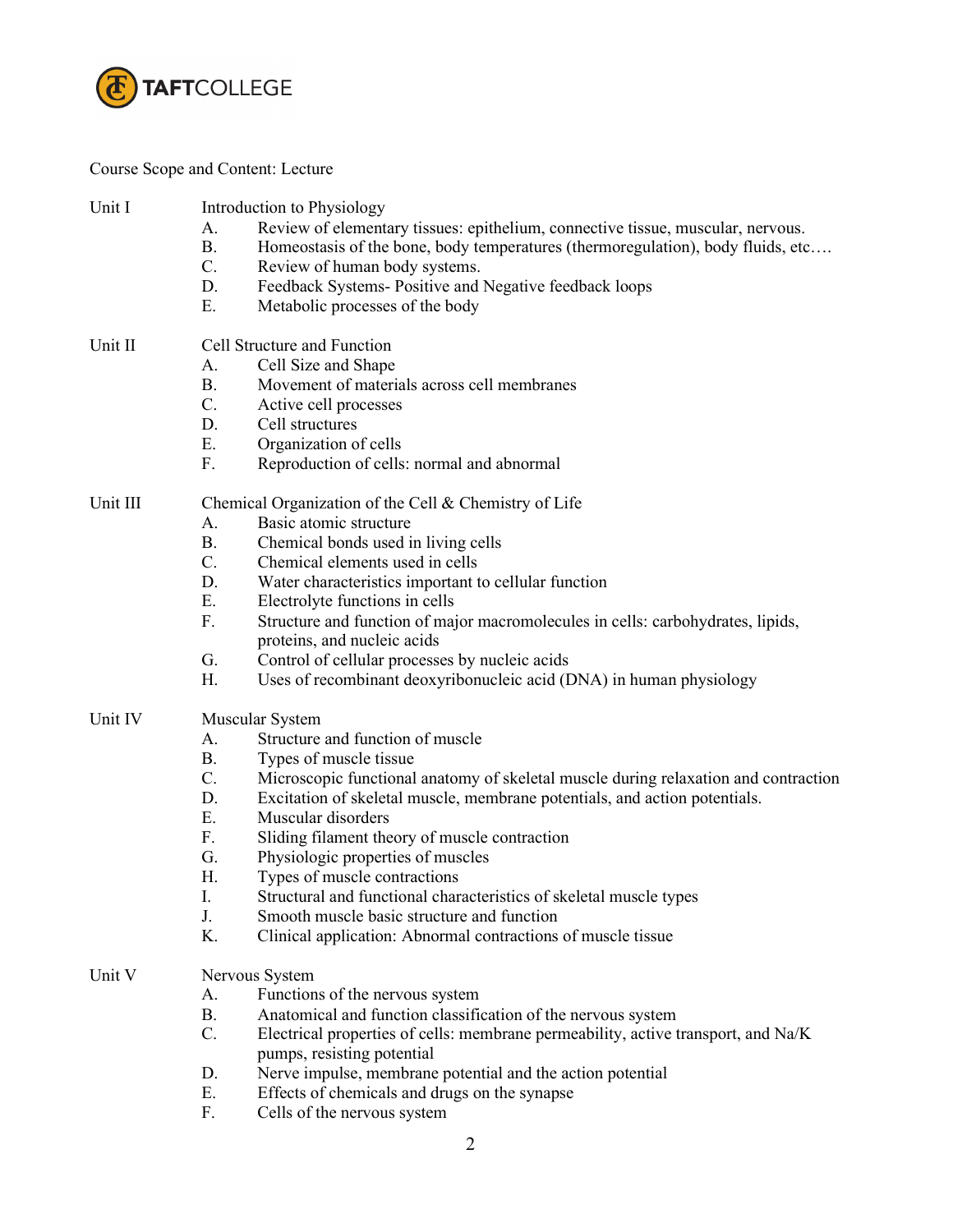

- G. Characteristic structure of neurons
- H. Types of neurons
- I. Physiologic properties of neurons
- J. The nervous message: synapse function and types of neurotransmitters
- K. Components of a reflex arc
- L. Development of the brain
- M. Component structures of the brain
- N. Cerebral fluid formation and function
- O. Spinal cord structure and function
- P. Components of the peripheral nervous system (PNS)
- Q. Spinal and cranial nerve distribution and function
- R. Clinical application

Unit VI The Autonomic Nervous System (ANS)

- A. Autonomic nervous system functional and structural anatomy
- B. Parasympathetic division structure and function
- C. Sympathetic division structure and function
- D. Effects of sympathetic and parasympathetic stimulation
- E. Effects of drugs on the ANS
- F. Clinical application

# Unit VII Sensory Receptors And The Special Senses

- A. Structure and function of sensory receptors
- B. Anatomy of the eye
- C. Physiology of the eye: lens accommodation, retinal stimulation, nervous message transmission to central nervous system visual centers
- D. Common disorders of the eye
- E. Innervation of the ear for hearing and equilibrium
- F. Anatomy of the ear: middle ear, internal ear, otolithic organs
- G. Physiology of hearing: steps in sound perception for volume and pitch
- H. Physiology of equilibrium: static and dynamic
- I. Motion sickness related to equilibrium sense
- J. Clinical application
- Unit VIII Endocrine System
	- A. Comparison of the endocrine and nervous system function and regulation
	- B. Cell to cell communication
	- C. Control of the secretion of hormones
	- D. Pituitary gland hormones and their function
	- E. Thyroid and parathyroid glands hormones and their function
	- F. Adrenal gland hormones and their function
	- G. Pituitary gland hormones and their function
	- H. Pancreas gland hormones and their function
	- I. Gonad (ovary and teste) glands hormones and their function
	- J. Thymus gland hormones and their function
	- K. Other hormones and their function (erythropoietin and human chorionic gonadotropin)
	- L. Clinical application
- Unit IX Blood and Lymph
	- A. Primary functions of blood the lymphatic system
	- B. Components of blood: plasma and formed elements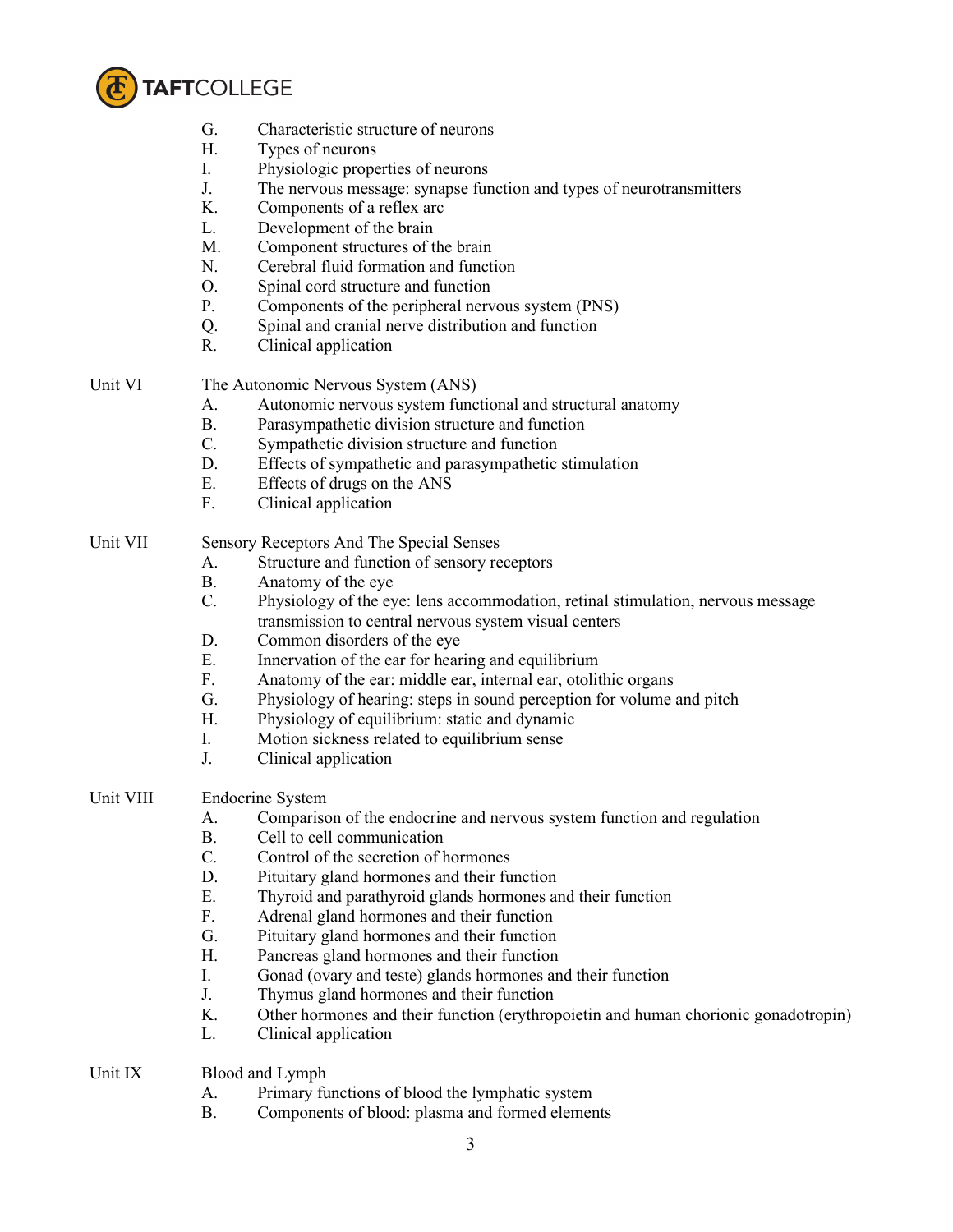

- C. Life cycle of the erythrocyte
- D. Hemostasis: vasoconstriction, platelet plug, and blood coagulation
- E. Anticoagulant and thrombolytic agent use in hemostasis
- F. Common disorders of the clotting mechanism
- G. Functions, formation and flow of lymph
- H. Clinical application

Unit X Immune System: Body Defenses Against Disease

- A. Nonspecific resistance to disease: physical, chemical, antimicrobial
- B. Role of integumentary system in non-specific defense
- C. Specific defense mechanisms: lymphatic system immune functions
- D. Antibody mediated immunity
- E. Cellular mediated immunity
- F. Allergy
- G. ABO and Rh blood groups: immunology and transfusion
- H. Transfusion reactions and hemolytic disease of the newborn
- I. Clinical application

## Unit XI The Cardiovascular System

- A. Functions and regulation of the cardiovascular system
- B. Components of the cardiovascular system
- C. Heart anatomy
- D. The heart beat and nodal tissue
- E. Characteristics of cardiac muscle
- F. The heart as a pump
- G. Factors that control cardiac output
- H. Alterations of heart rate and rhythm
- I. Common heart pathology
- J. The cardiac cycle and the electrocardiogram
- K. Heart sounds
- L. Categories and functions of blood vessels
- M. Factors that affect blood pressure
- N. Factors that control pressure, flow, and velocity of fluid in a vessel
- O. Location of blood at a given time
- P. Blood return to the heart
- Q. Common disorders that affect the cardiovascular system: hypertension, hypotension, and shock
- R. Clinical application

### Unit XII The Respiratory System

- A. Function, regulation and components of the respiratory system
- B. Exchange of air: volumes and capacities
- C. The gas composition of the atmosphere and the body tissues
- D. Transport of gases by the blood
- E. Acid base balance in the body
- F. Common pulmonary disorders
- G. Clinical application
- Unit XIII The Digestive System
	- A. Function and components of the digestive system
	- B. Nutrition and hypotheses of the control of feeding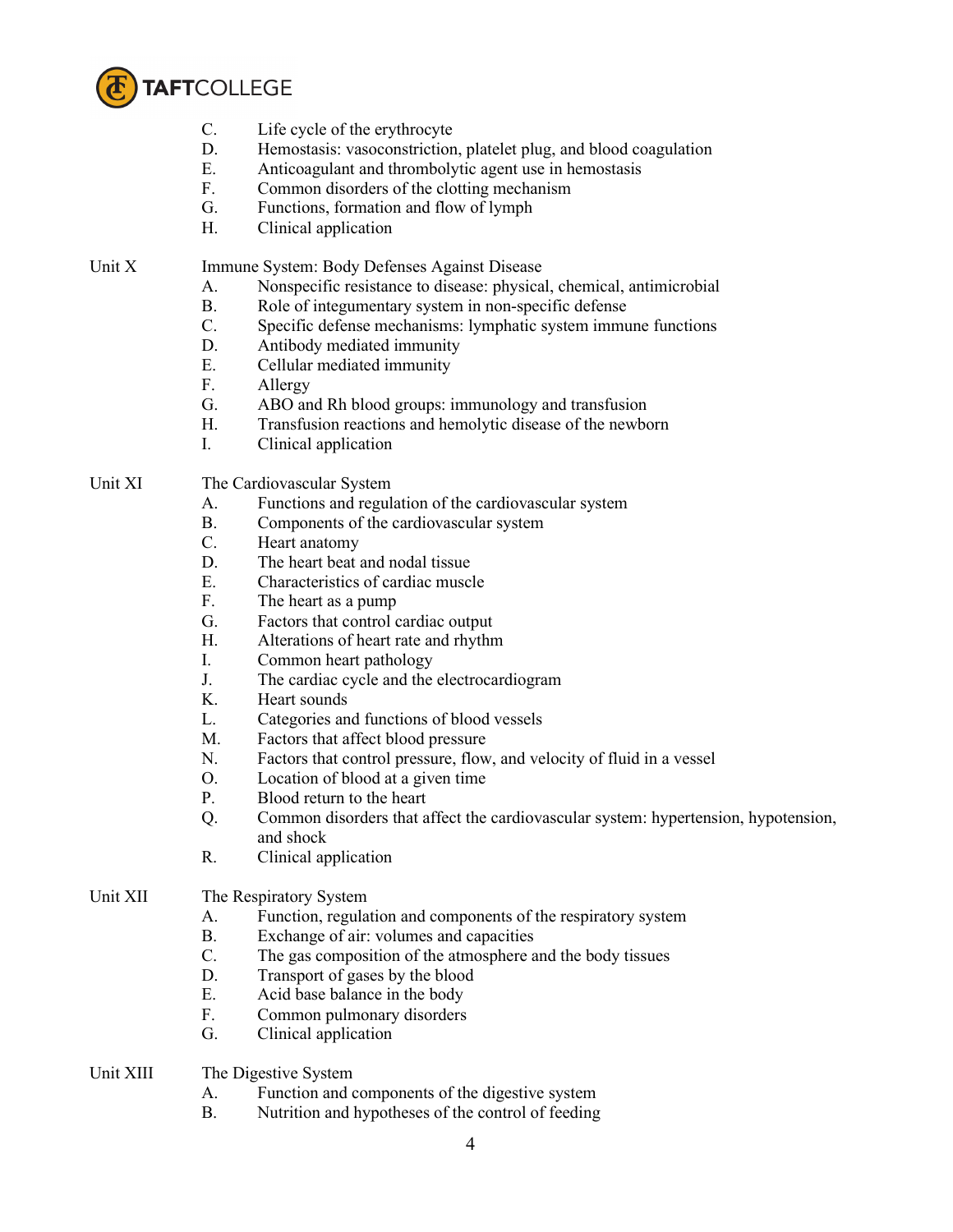

- C. Functions and control of specific digestive organs: mouth, pharynx, esophagus, stomach, small intestine, large intestine, and liver
- D. Digestion in the small intestine
- E. Intermediary metabolism overview
- F. Common disorders of the digestive system
- G. Clinical application

## Unit XIV The Urinary System

- A. Function, regulation and components of the urinary system
- B. Microscopic structure of the nephron
- C. Basic processes of the nephron: nonselective filtration, selective reabsorption, and secretion
- D. Regulation of electrolyte and water balance in the body; production of hypertonic and hypertonic urine
- E. Clinical application

# Unit XV The Reproductive System

- A. Function, regulation and components of the female and male reproductive system
- B. Male reproductive components
- C. Formation of sperm and the determination of offspring sex
- D. Physiology of erection and ejaculation
- E. Semen constituents
- F. Female reproductive components
- G. The formation of ova and the pathway of the oocyte
- H. The role of male hormones in reproduction
- I. The role female hormones in reproduction
- J. The role of prostaglandins on reproduction
- K. Clinical application

Course Scope and Content: Laboratory

- Unit I Basic Laboratory Calculations, Concepts of Concentration, Cellular Metabolism and **Biomolecules** 
	- A. Laboratory calculation including the metric system and conversions, atomic number, atomic mass, serial dilution math problems, and molar and percent solution calculations.
	- B. Performing osmosis experiments to demonstrate effects of concentration, molecular weight, and temperature on rates of diffusion.
	- C. Perform kidney dialysis-urinary output experiment to understand the nature of osmosis and diffusion in the human body.
	- D. Preparation of serial dilutions.
	- E. Safety issues in handling blood specimens.
	- F. Demonstration of the major groups of biomolecules through basic chemical and physical reactions.

Unit II Using the Powerlab System to Study Human Muscle Physiology

A. Explanation and demonstration of the Powerlab System with typical electrodes and transducers.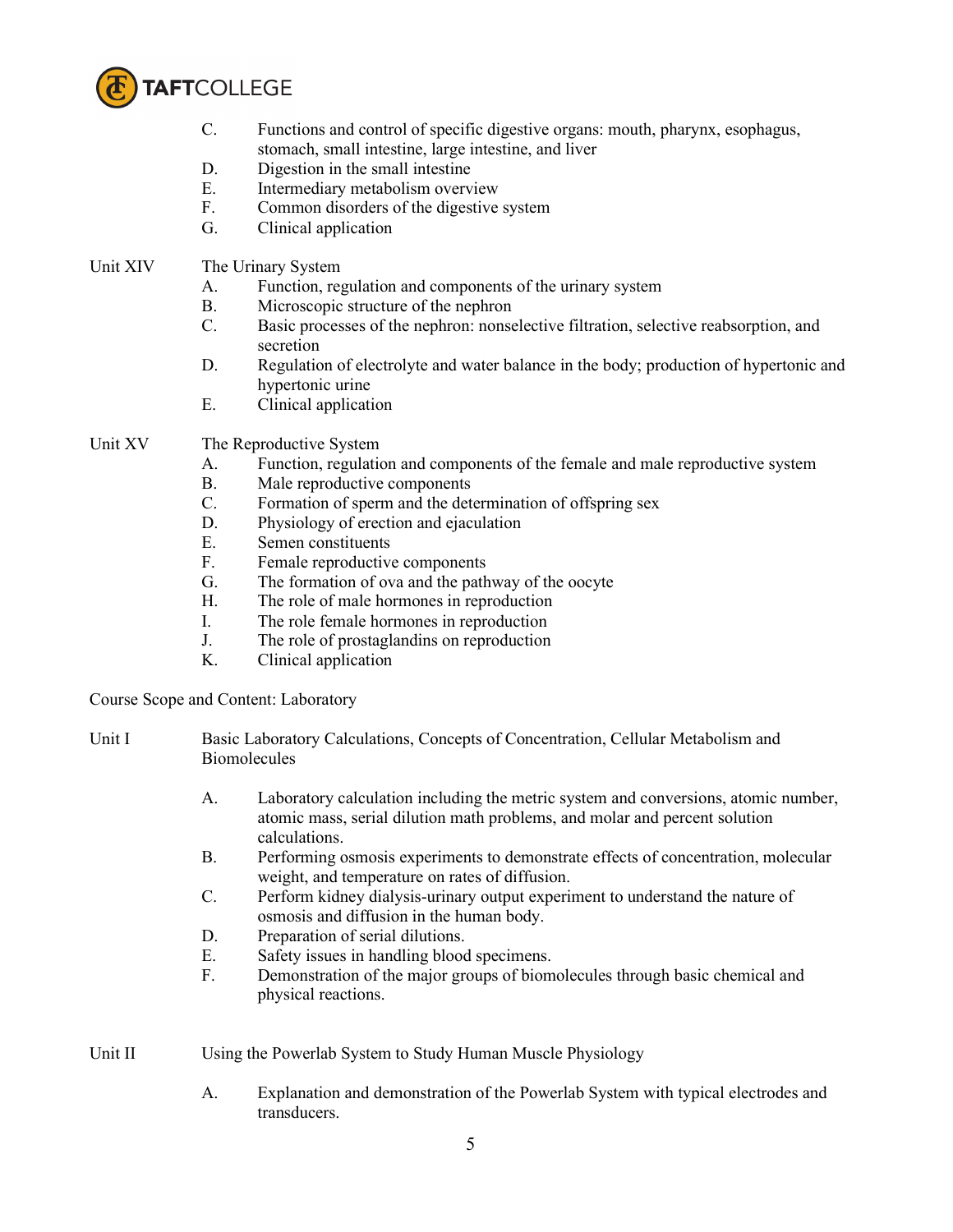

- B. Conduct an exercise to determine the motor points in human muscle.<br>C. Determination of the maior characteristics of human muscle.
- Determination of the major characteristics of human muscle.
- D. Determination of factors that affect fatigue in human muscle groups.
- E. Making electromyograms of human muscle activity in antagonistic muscles.

Unit III Sensory Modalities: Somatic and Special Senses

- A. Experimentation of visual sense.
- B. Experimentation of auditory sense.
- C. Experimentation of gustatory sense.
- D. Experimentation of proprioceptive sense.
- E. Experimentation of tactile sense.
- F. Experimentation of thermal sense.
- Unit IV Cardiovascular System, Blood, Hemodynamics and Homeostasis
	- A. Evaluation of formed element morphology: RBC, WBC and platelets.
	- B. Determination of hemoglobin and hematocrit.
	- C. Evaluation of hemostasis: bleeding time, clot formation and triple response.
	- D. Determination of blood types: ABO and Rh.
	- E. Determination of blood compatibility: transfusions.
	- F. Evaluation of a normal ECG, heart sounds, and pulse wave.
	- G. Determination of arterial blood pressure.
	- H. Determination of venous pressure.
	- I. Evaluation of one-way venous valves.
	- J. Determination of capillary flow: white reaction, red reaction, hyperemia and microcirculation.
	- K. Determination of vascular fitness with physical exercise.
- Unit V Respiratory System
	- A. Determination of respiratory volumes and capacities using a spirometer.
	- B. Evaluation of the regulation of acid-base balance through the process of respiration.

Learning Activities Required Outside of Class:

The students in this class will spend a minimum of 6 hours per week outside of the regular class time doing the following:

- 1. Studying course lectures notes, handouts, and textbook reading,
- 2. Answering questions on study assignments,
- 3. Completing required reading as assigned, and
- 4. Completing written work as assigned.

Methods of Instruction:

- 1. Lectures,
- 2. Pre and Post Class discussions,
- 3. Multimedia presentations,
- 4. Performance of laboratory exercises under direct supervision of the instructor, and
- 5. Observation by students of demonstration exercises performed by the instructor.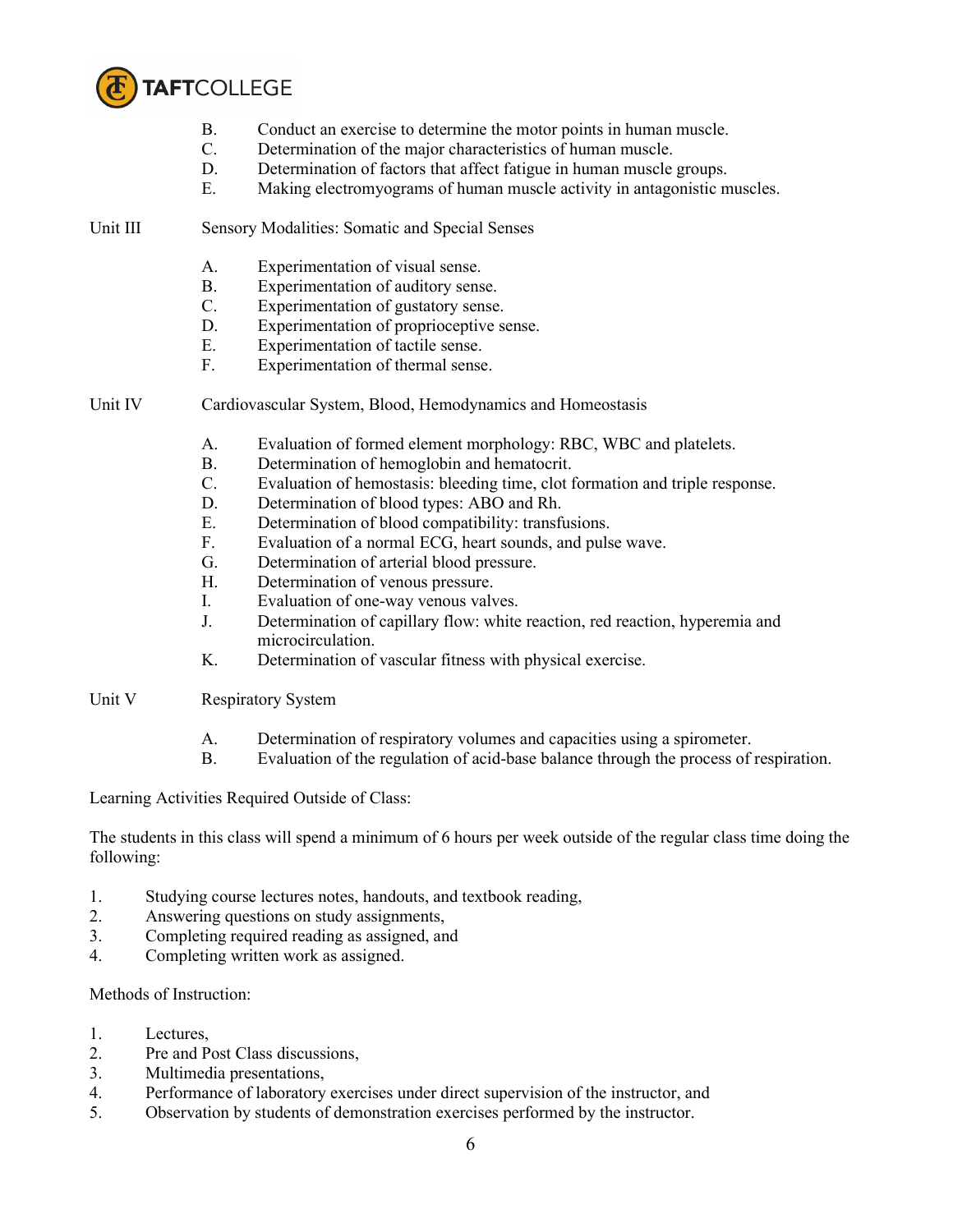

Methods of Evaluation:

- 1. Proctored, closed book/closed note examinations,
- 2. Written laboratory reports, and
- 3. Study assignments.

Laboratory Category: Extensive Laboratory

Pre delivery criteria: All of the following criteria are met by this lab.

- 1. Curriculum development for each lab.
- 2. Published schedule of individual laboratory activities.
- 3. Published laboratory activity objectives.
- 4. Published methods of evaluation.
- 5. Supervision of equipment maintenance, laboratory setup, and acquisition of lab materials and supplies.

During laboratory activity of the laboratory: All of the following criteria are met by this lab.

- 1. Instructor is physically present in lab when students are performing lab activities.
- 2. Instructor is responsible for active facilitation of laboratory learning.
- 3. Instructor is responsible for active delivery of curriculum.
- 4. Instructor is required for safety and mentoring of lab activities.
- 5. Instructor is responsible for presentation of significant evaluation.

Post laboratory activity of the laboratory: All of the following criteria are met by this lab.

- 1. Instructor is responsible for personal evaluation of significant student outcomes (lab exercises, exams, practicals, notebooks, portfolios, etc.) that become a component of the student grade that cover the majority of lab exercises performed during the course.
- 2. Instructor is responsible for supervision of laboratory clean-up of equipment and materials.

Supplemental Data:

| T.O.P. Code:               | 041000: Anatomy and Physiology   |
|----------------------------|----------------------------------|
| Sam Priority Code:         | E: Non-Occupational              |
| <b>Distance Education:</b> | N/A                              |
| Funding Agency:            | Y: Not Applicable                |
| Program Status:            | 1: Program Applicable            |
| Noncredit Category:        | Y: Not Applicable                |
| Special Class Status:      | N: Course is not a special class |